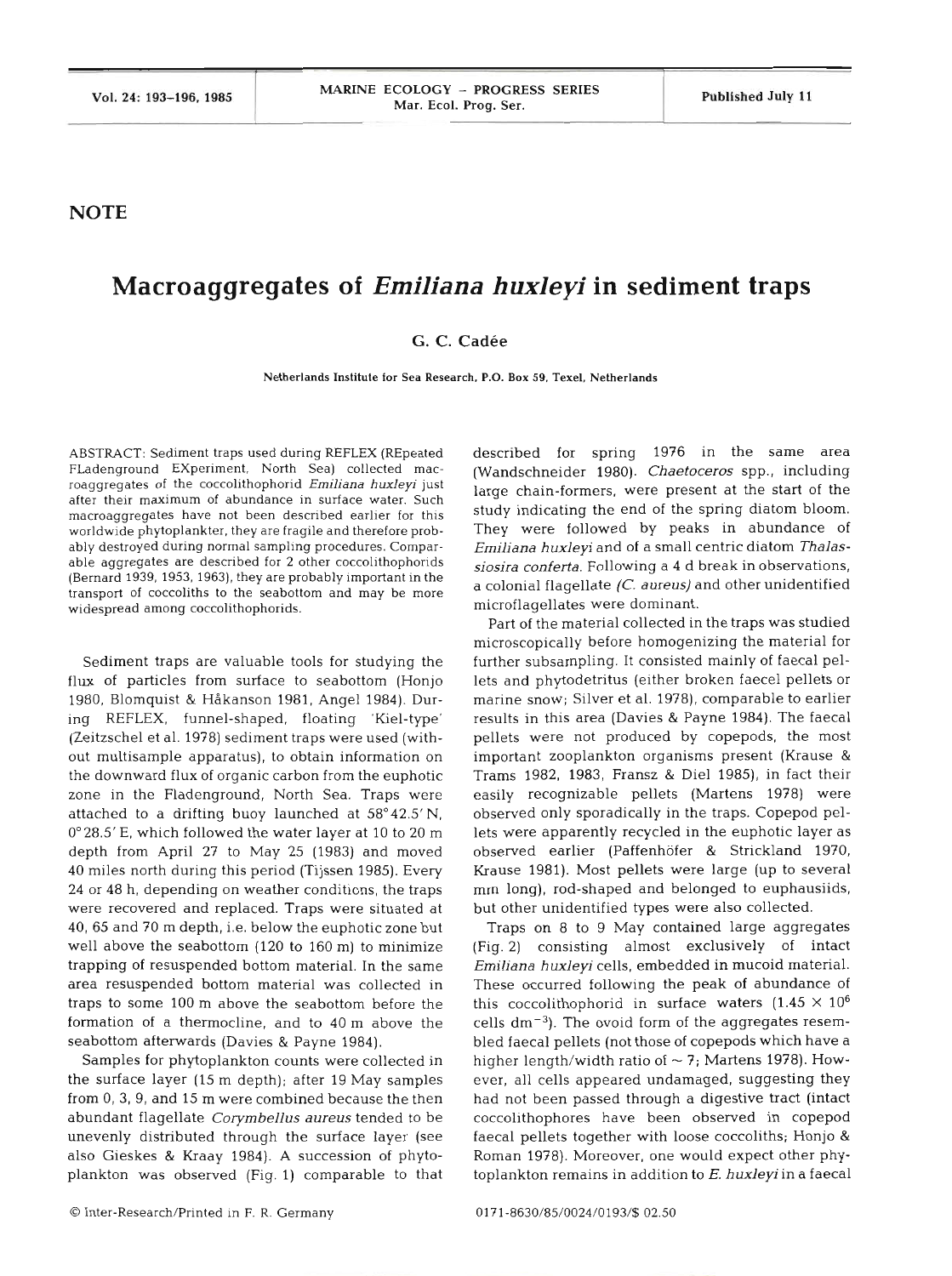

Fig. 1. Phytoplankton composition **of** surface water. Fladenground (North Sea) from April 28 to May 25 (1983). (a) A *Emiliana huxleyi,* **o** *Thalassiosira conferta; (b) Chaetoceros* spp., **m** *Corymbellus aureus; (c)* 0 all other  $diatoms$ ,  $\bullet$  all other flagellates

pellet of a herbivore since other phytoplankton species of comparable size were available (Fig. 1).

Aggregates of coccolithophorids have been described for **2** other species: macroaggregates of *Cyclococcolifhus fragilus* ('palmelloid stages') observed from the Mediterranean (Bernard 1939, 1953, 1963); and aggregates of *Umbellicosphaera sibogae* collected in traps in the Panama basin at 890, 2,590 and 3,560 m after a bloom of this species in the surface layer (Honjo 1982). Diatoms may also form macroaggregates of comparable size and form after blooming, and subsequent sinking to the seabottom has recently been observed (Smetacek 1985). Smetacek suggests this to be a crucial part of their survival strategy: the population is rapidly removed from an inhospitable environment and a refuge population is established at depth or on the bottom. Macroaggregates of coccolithophorids may serve a similar function. They also may be more com-

mon than hitherto observed. Macroaggregates are<br>ragile and may not be adequately sampled by conven-<br>ional sampling methods (Bernard 1939, Silver et al.<br>978, Eisma et al. 1983). Some suggestions for aggre-<br>gate formation in Gephyrocapsa oceanica cells was observed in Austra-<br>lian waters (Hallegraeff 1984); *Cruciplacolithus*<br>neohelis formed aggregates in laboratory cultures<br>(Honjo 1977).<br>Sedimentation of coccoliths on the seabottom can<br>probab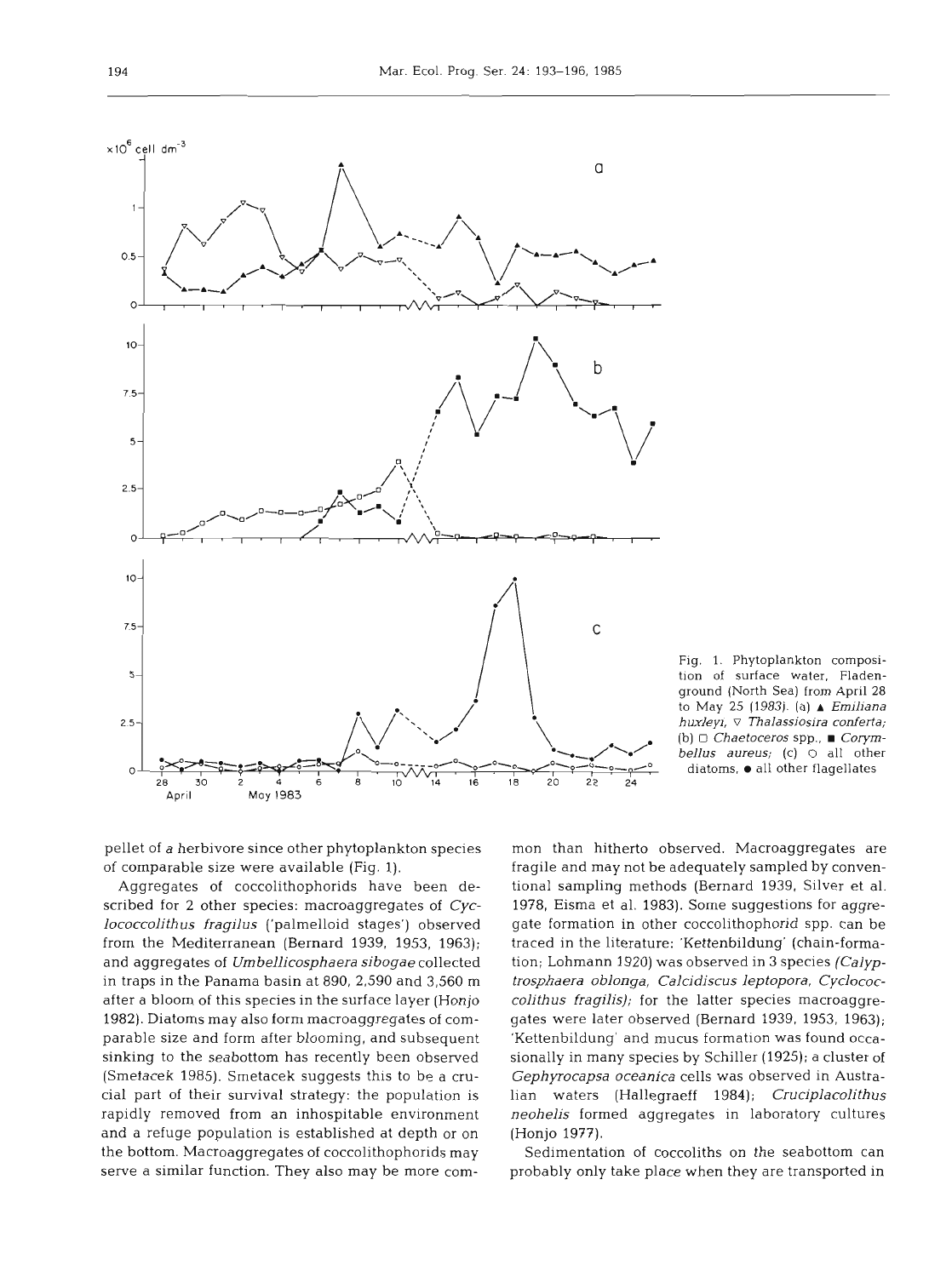